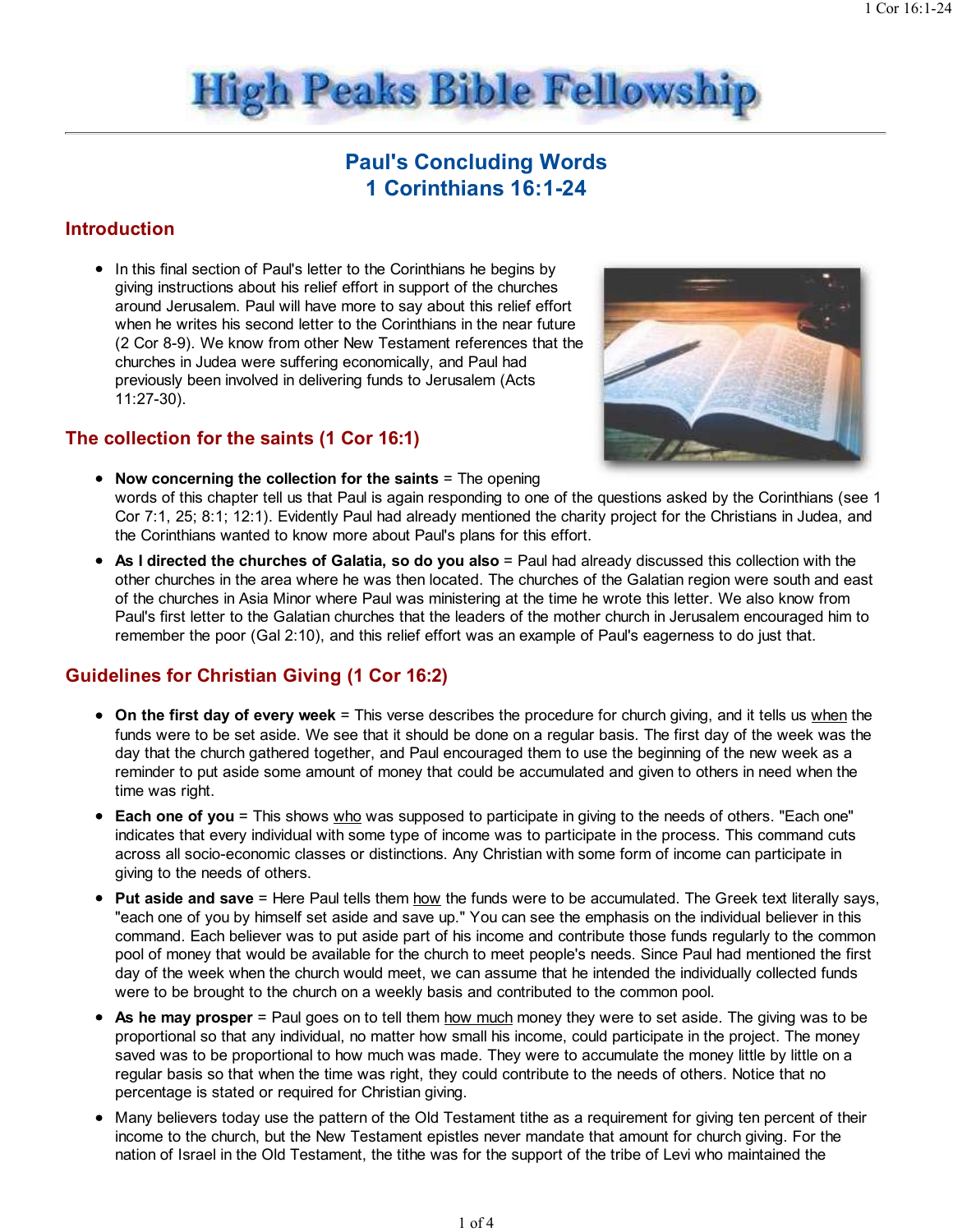tabernacle & temple services. By contrast, New Testament Church giving is to be a free will offering out of gratefulness for what the Lord has done for us. The New Testament does not specify any amount or percentage that is required of believers. Today we are each to contribute willingly and gratefully in order to meet the needs of others out of compassion and common caring. In his second letter to the Corinthians, Paul will have much more to say about New Testament giving for today.

• So that no collections be made when I come = If the Corinthians would follow the procedure that Paul outlined for them, then the result would be that when the time came for actually sending the funds to the needy Christians in Judea, they could avoid scurrying around in a panic trying to collect money at the last minute.

## Guidelines for Handling Church Funds (1 Cor 16:3-4)

- Paul now turns to the subject of how the final collection should be handled and delivered. It is important that church funds be handled carefully, using a good system of accountability. Notice that Paul himself was not going to receive and deliver the funds. The Corinthians themselves were to choose men that they trusted to handle and carry the money. Paul also says that letters of recommendation or letters of authority would be given to the men chosen to carry the money. This would give the entire process an official sanction -- the men would be acting as representatives for the whole church and would be exercising a special stewardship or fiduciary responsibility.
- At the end of this verse we also see the final destination for these relief funds. They were intended to relieve the poverty of the Christians in the mother church at Jerusalem. Paul had previously taken relief funds to Jerusalem (see Acts 11:27-30), and now on his third missionary journey Paul was making this a special project.
- With the phrase "if it is fitting" Paul implies that he may or may not be required to go with the funds. This is a Greek third class conditional sentence, indicating only that there is a possibility it could be fulfilled. Paul leaves the matter undecided, but somewhat likely, that he would travel with the relief funds.

## Paul's Travel Plans (1 Cor 16:5-9)

- Here Paul gives an indication of his travel plans. He has decided not to travel to Corinth immediately, but he is planning to wait until after he has visited the churches of Macedonia. Notice that Paul intends to "go through" the region of Macedonia. He does not plan to stay there, like he plans to do with the Corinthians. He even hopes that he can spend the winter months in Corinth. He wants to have an extended time with them, to devote more time and attention to their needs. This letter has been his way of helping them with their difficulties even though he is managing the situation remotely, but he knows that is no substitute for being there in person to deal with the issues in the Corinthian church. In the last phrase of this verse, Paul seems to be somewhat uncertain of his plans after his stay in Corinth. But wherever the Lord leads him, he is hoping that the Corinthians will assist him in fulfilling that purpose.
- In verse seven Paul takes the time to make sure they understand he does not intend to simply pass through Corinth, but he definitely wants to remain with them for as long a time as the Lord will allow. It is clear from verse eight that Paul was writing from Ephesus and that this letter to the Corinthians was written in the spring sometime before Pentecost. According to his previous statements, he was intending to pass through the Macedonian churches during the summer of that year, so that he could spend the fall and winter in Corinth.
- In verse nine Paul tells the Corinthians why he is remaining in Ephesus, and it has to do with both positive and negative factors. On the positive side, Paul had recently seen some type of great opportunity for fruitful ministry there. The word for "effective service" is the Greek term energes which could be translated simply as "activity" but it also implies the effective outpouring of energy. Something was happening in Ephesus that led Paul to believe there was a rich harvest to be worked.
- On the negative side, Paul saw that there was quite a bit of opposition to his ministry in Ephesus and he took this as a validation of his efforts. Sometimes you only know how much good you are doing for the Lord when you see how powerfully God's enemies are trying to oppose it. Paul had already alluded to these struggles when he mentioned that he "fought with wild beasts at Ephesus" (1 Cor 15:32).

#### Timothy's Travel Plans (1 Cor 16:10-11)

• Now Paul mentions Timothy's travel plans, because it is likely that the Corinthians will see Timothy before they see Paul. Remember that Timothy and Erastus had been sent into Macedonia before Paul wrote this letter to Corinth (Acts 19:22), and it was possible that they would travel down to Corinth after their work in Macedonia was complete. Paul wants to be sure that Timothy is not mistreated by the factions in Corinth. He does not want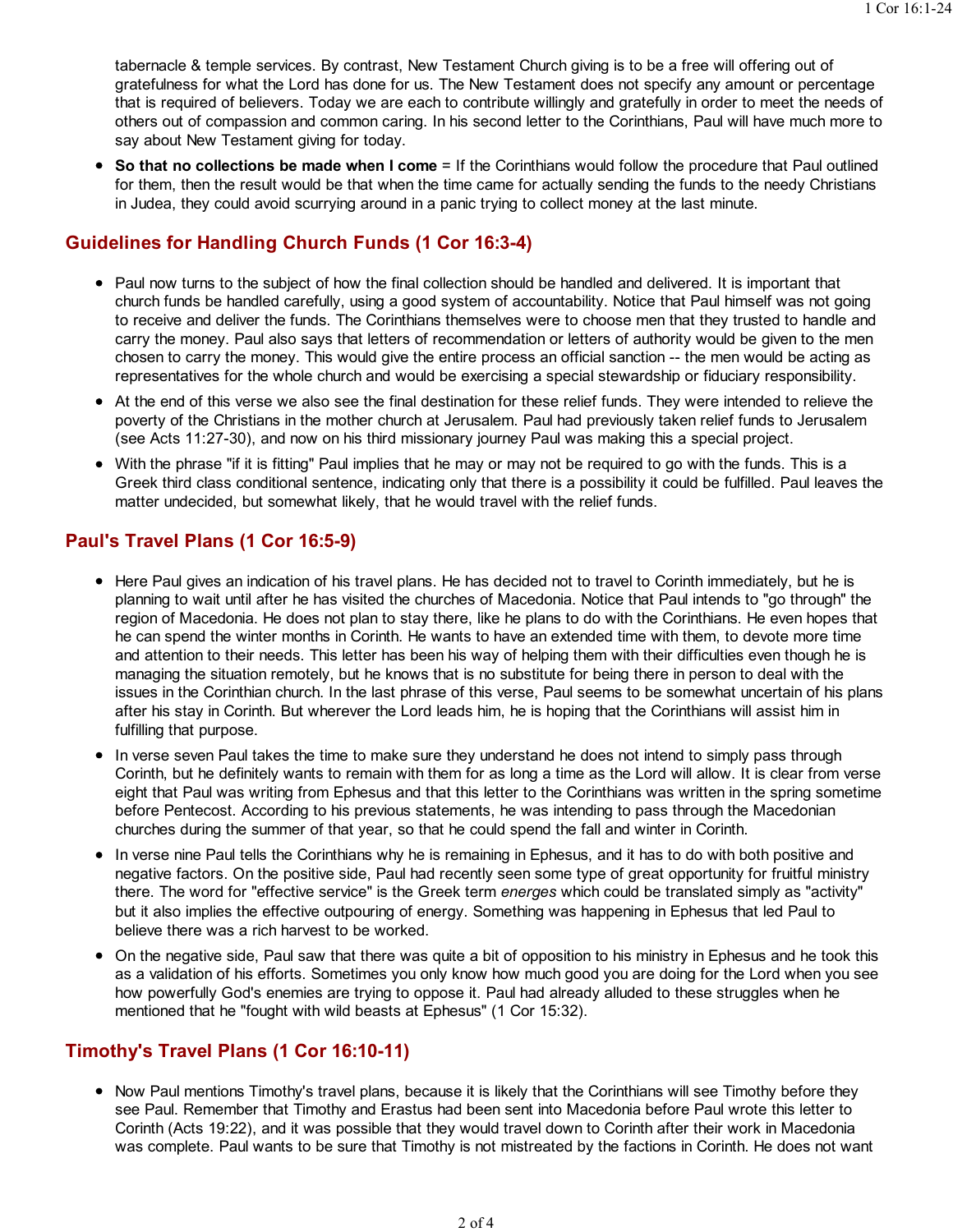them to give Timothy any cause to be afraid, and evidently Paul had a good reason for thinking there might be trouble for Timothy (1 Cor 4:17-19). So here, he commands them not to give Timothy any grief while he fulfills his ministry obligations among them.

Apparently some of the Corinthians had demonstrated an arrogance which resulted in spiteful behavior toward Paul and his representatives. Here Paul commands them to send Timothy on his way in peace. Paul says that he is waiting for Timothy and his traveling companions, and he expects him to arrive without any trouble from the Corinthians.

# Apollo's Travel Plans (1 Cor 16:12)

- Paul now discussed the travel plans of Apollos. This verse begins with the phrase "Now concerning" and it implies that the letter from the Corinthians had asked that Apollos be sent to them. Evidently Apollos had been in Ephesus with Paul around the time he was writing to them, and Paul had encouraged Apollos to return to Corinth. But for some reason Apollos chose not return immediately. Some commentators think Apollos left Corinth in disgust over the dissension there, some of which involved their admiration of his speaking gifts.
- The phrase "it was not at all his desire" implies that Apollos refused to return, but notice that the word "his" (italics) is not in the original text. We could also translate this, "It was not the Lord's will for him to come now." Whatever the reason, it is clear that the time was not right for either Paul or Apollos to return to Corinth. Both of them would eventually go back to Corinth, but they were following the Lord's timetable rather than their own. This passage helps us to understand that just because there is an immediate need, that does not mean you must immediately attend to it. As someone once said, "The need does not always constitute the call." Timing is important, and the Lord's timing is everything.

#### Summary of the Letter's Teaching (1 Cor 16:13-14)

- Literally Paul says, "Stay awake." Evidently their tendency was to be spiritually asleep. Next Paul says, "Stand still" or "Stand firmly in place." Evidently they were about to fall down or totter wildly back and forth. Paul tells them to remain firmly rooted in the faith. This is Paul's way of telling them to remain true to the doctrinal truths of the faith. They are to take their stand on the doctrines of Christianity, and not to fall prey to the unstable ideas that were being presented to them by the false teachers and philosophers of their culture. Then Paul commands them to conduct themselves like mature men -- they are to increase in strength in their walk of faith.
- Finally, Paul reminded them of the important truth that Christian love should guide all that is said and done. We could read all of chapter thirteen back into this one short sentence. Those truths are so important that here Paul simply commands them to follow the way of Christian love.

#### Commending Stephanus, Fortunatus, & Achaicus (1 Cor 16:15-18)

- Before Paul closes his letter to the Corinthians, he wants to be sure he commends the leadership of Stephanas and his companions. He emphasizes the important role that Stephanas has taken in the Corinthian church. Not only were Stephanas and his household Paul's first converts in the province of Achaia, but they immediately took on a leadership role in the church there.
- In light of this, here is what Paul wants the Corinthians to do about it: he wants them to recognize and submit to leaders such as these. Instead of having factions and rifts within the church, believers are to stand solidly behind leaders who are teaching the truths of the Word of God. Stephanas and his household were not the only ones in the Corinthian church whose leadership should be valued and respected. The Corinthians were to demonstrate a similar attitude toward all of the people who were truly contributing to the ministry of the church.
- The news from Corinth which was brought by Stephanas, Fortunatus, & Achaicus made Paul extremely joyful. Their coming filled an empty spot in his experience of them. The letter and fellowship they supplied must have been extremely important to Paul as he was laboring in a distant region. He describes their influence as being a refreshing of his spirit, just as they had refreshed the Corinthians' spirits while they were ministering to them. Paul ends his commendations for them by repeating his command that the Corinthian church was to acknowledge such men. This meant to recognize them in a somewhat official manner, to set a mark of recognition upon them, to know them well and follow their example.

# Greetings from Asia Minor (1 Cor 16:19-21)

• Paul was ministering in Ephesus at the time he was writing to Corinth, and we know that his influence from